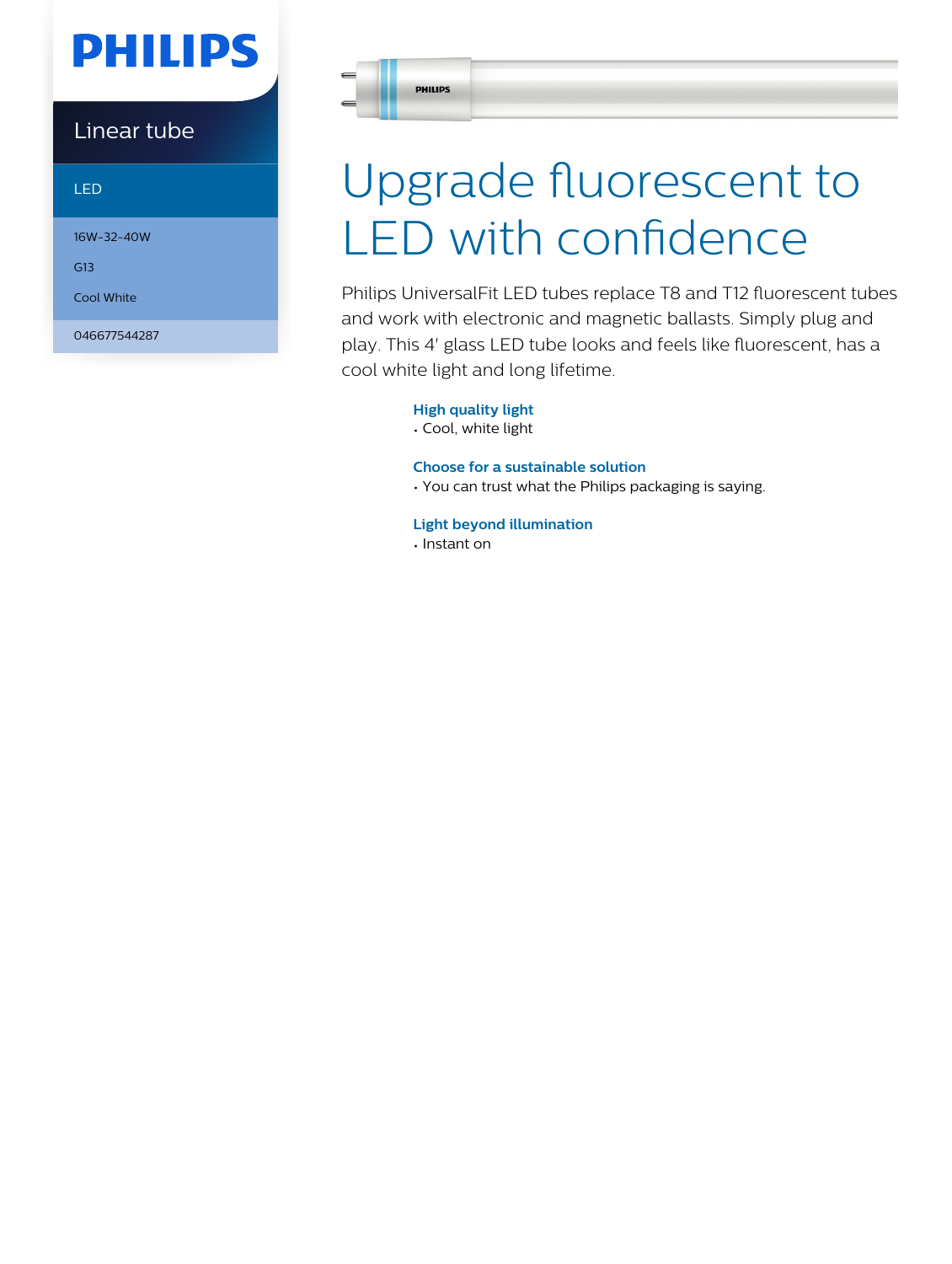## **Highlights**



## **Specifications**

#### **Bulb characteristics**

- Dimmable: Non Dimmable
- Intended use: Indoor
- Lamp shape: Linear tube
- Socket: G13
- Technology: LED
- Lamp shape code: T8
- Control: On/off switch

#### **Bulb dimensions**

- Height: 121.23 cm
- Weight: 0.2 kg
- Width: 2.78 cm

#### **Durability**

- Average life (at 2.7 hrs/day): 37 year(s)
- Lumen maintenance factor: 70%
- Nominal lifetime: 36,000 hour(s)
- Number of switch cycles: 50,000

#### **Light characteristics**

- Application: Task lighting
- Beam angle: 240 degree(s)
- Color consistency: 6SDCM
- Color rendering index (CRI): 80
- Color temperature: 4000 K
- Light Color Category: Cool White
- Nominal luminous flux: 1800 lumen
- Starting time: <0.5 s
- Warm-up time to 60% light: Instant full light

#### **Miscellaneous**

• EyeComfort: Yes

#### **Cool, white light** This bulb has a color temperature of 4000K providing you with an extra cool, fresh and crisp light.

The beam of light is free of infra-red meaning no heat is radiated, and no ultra-violet light means that fabric and items under this light won  $\phi$  at fade.

#### **Instant on**

**No UV or IR**

#### **Other characteristics**

- Lamp current: 110~600 mA
- Efficacy: 112 lm/W

#### **Packaging information**

- Product family: UniversalFit
- EAN: 046677544287
- EOC: 544288
- Product title: 16T8/LED/48-840/ UF18/G 1/4 SIOC

#### **Power consumption**

- Power factor: >0.9
- Voltage: 40-330 V
- Wattage: 16 W
- Wattage equivalent: 32-40 W

#### **Product dimensions & weight**

• Length: 121.23 cm

#### **Rated values**

- Rated beam angle: 240 degree(s)
- Rated lifetime: 36,000 hour(s)
- Rated luminous flux: 1800 lumen
- Rated power: 16 W

#### **Technical specifications**

• Frequency: 50-120000 Hz